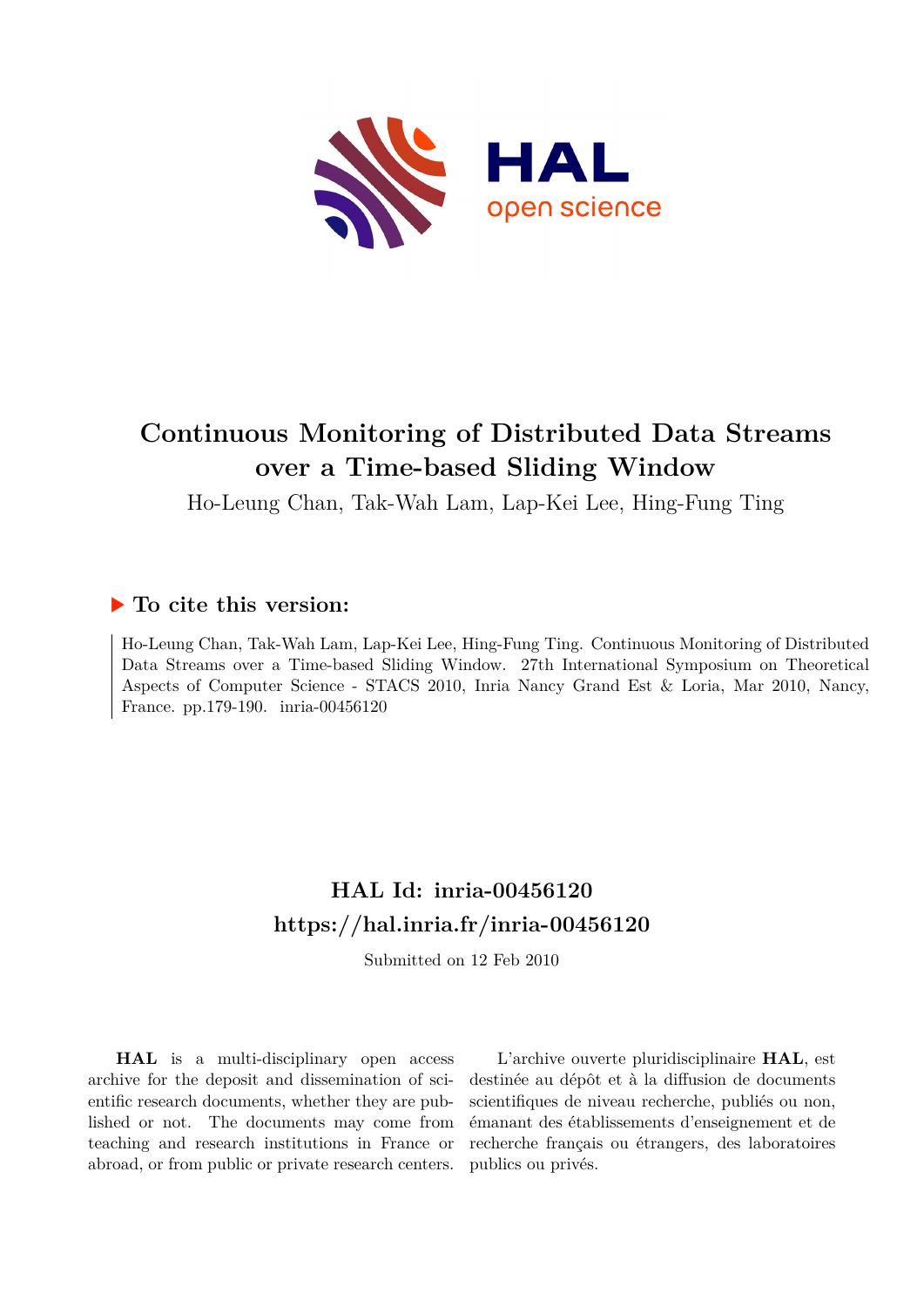### CONTINUOUS MONITORING OF DISTRIBUTED DATA STREAMS OVER A TIME-BASED SLIDING WINDOW

HO-LEUNG CHAN<sup>1</sup> AND TAK-WAH LAM<sup>1</sup> AND LAP-KEI LEE<sup>2</sup> AND HING-FUNG TING<sup>1</sup>

<sup>1</sup> Department of Computer Science, University of Hong Kong, Hong Kong  $E-mail$   $address:$  {hlchan, twlam, hfting}@cs.hku.hk

 $^{2}$  Max-Planck-Institut für Informatik, 66123 Saarbrücken, Germany E-mail address: lklee@mpi-inf.mpg.de

Abstract. The past decade has witnessed many interesting algorithms for maintaining statistics over a data stream. This paper initiates a theoretical study of algorithms for monitoring distributed data streams over a time-based sliding window (which contains a variable number of items and possibly out-of-order items). The concern is how to minimize the communication between individual streams and the root, while allowing the root, at any time, to be able to report the global statistics of all streams within a given error bound. This paper presents communication-efficient algorithms for three classical statistics, namely, basic counting, frequent items and quantiles. The worst-case communication cost over a window is  $O(\frac{k}{\varepsilon} \log \frac{\varepsilon N}{k})$  bits for basic counting and  $O(\frac{k}{\varepsilon} \log \frac{N}{k})$  words for the remainings, where  $k$  is the number of distributed data streams,  $N$  is the total number of items in the streams that arrive or expire in the window, and  $\varepsilon < 1$  is the desired error bound. Matching and nearly matching lower bounds are also obtained.

#### 1. Introduction

The problems studied in this paper are best illustrated by the following puzzle. John and Mary work in different laboratories and communicate by telephone only. In a foreverrunning experiment, John records which devices have an exceptional signal in every 10 seconds. To adjust her devices, Mary at any time needs to keep track of the number of exceptional signals generated by each device of John in the last one hour. John can call Mary every 10 seconds to report the exceptional signals, yet this requires too many calls in an hour and the total message size per hour is linear to the total number  $N$  of exceptional signals in an hour. Mary's devices actually allow some small error. Can the number of calls and message size be reduced to  $o(N)$ , or even poly-log N if a small error (say,  $0.1\%$ ) is

Key words and phrases: Algorithms, distributed data streams, communication efficiency, frequent items. T.W. Lam is partially supported by the GRF Grant HKU-713909E; H.F. Ting is partially supported by the GRF Grant HKU-716307E.



 c H.L. Chan, T.W. Lam, L.K. Lee, and H.F. Ting **CC** Creative Commons Attribution-NoDerivs License

<sup>1998</sup> ACM Subject Classification: F.2.2 [Analysis of algorithms and problem complexity]: Nonnumerical algorithms and problems.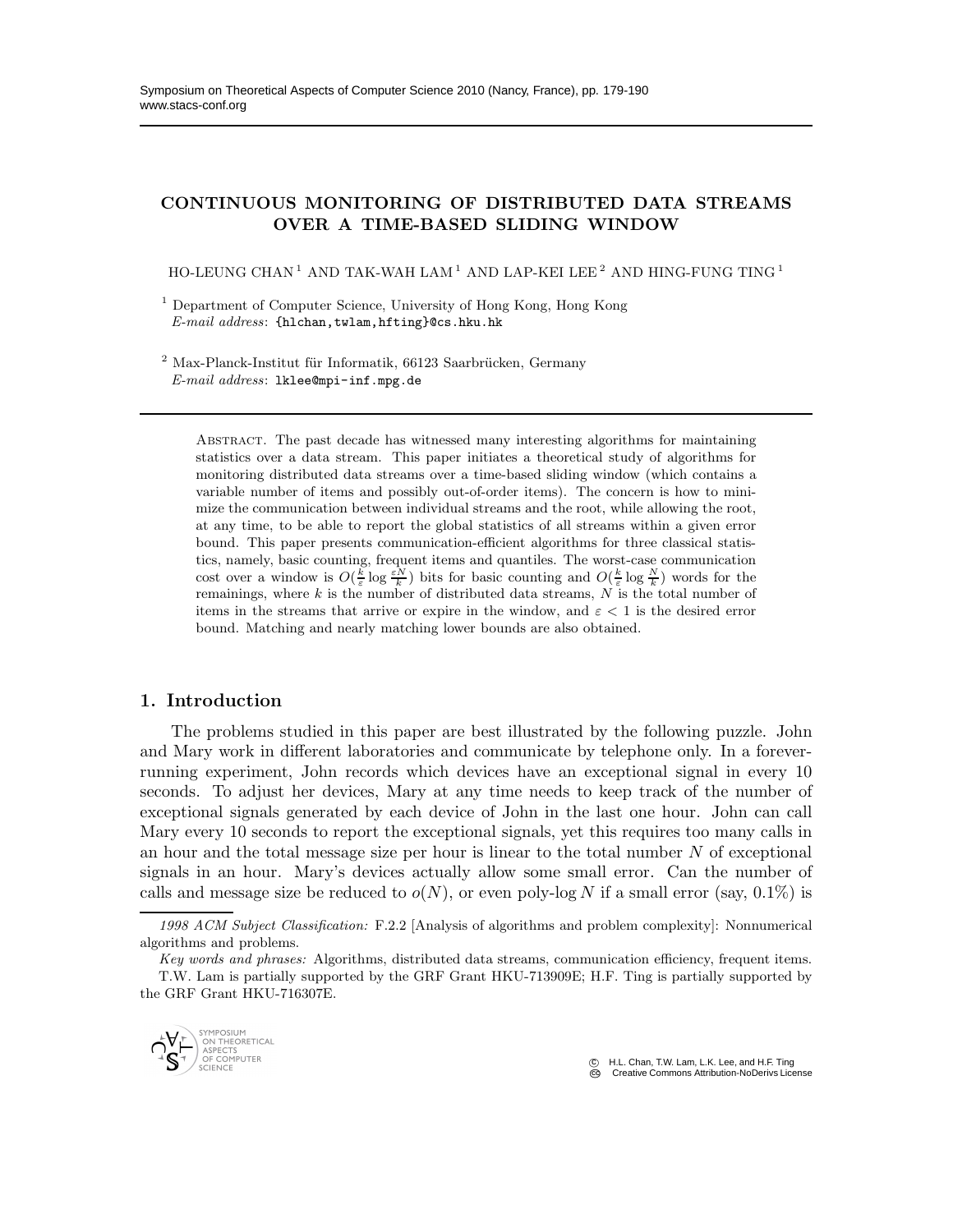allowed? It is important to note that the input is given online and Mary needs to know the answers continuously; this makes our problem different from those in other similar classical models, such as the Simultaneous Communication Complexity model [4], in which all inputs are given in advance and the parties need to compute an answer only once.

Motivation. The above problem appears in data stream applications, e.g., network monitoring or stock analysis. In the last decade, algorithms for continuous monitoring of a single massive data stream gained a lot of attention (see  $[1,26]$  for a survey), and the main challenge has been how to represent the massive data using limited space, while allowing certain statistics (e.g., item counts, quantiles) to be computed with sufficient accuracy.

The space-accuracy tradeoff for representing a single stream has gradually been understood over the years  $(e.g., [2, 15, 18, 19])$ . Recently, motivated by large scale networks, the database community is enthusiastic about communication-efficient algorithms for continuous monitoring of multiple, distributed data streams. In such applications, we have  $k \geq 1$  remote sites each monitoring a data stream, and there is a root (or coordinator) responsible for computing some global statistics. A remote site needs to maintain certain statistics itself, and has to communicate with the root often enough so that the root can compute, at any time, the statistics of the union of all data streams within a certain error. The objective is to minimize the communication. The communication aspects of data streams introduce several challenging theoretical questions such as what is the optimal communication-accuracy tradeoff for maintaining a particular statistic, and whether two-way communication is inherently more efficient than one-way communication.

Data stream models and  $\varepsilon$ -approximate queries. The data stream at each remote site is a sequence of items from a totally ordered set  $U$ . Each item is associated with an integral time-stamp recording its arrival time. Each remote site has limited space and hence it can only maintain the required statistics approximately. The statistics can be based on the whole data stream  $[2, 15, 18, 19]$  or only the recent items  $[3, 14, 22]$ . Recent items can be modeled by two types of sliding windows  $[5, 13]$ . Let W be the window size, which is a positive integer. The *count-based sliding window* includes the last W items in the data stream, while the *time-based sliding window* includes items whose time-stamps are within the last W time units. The latter assumes that zero or more items can arrive at a time. Items in a sliding window will expire and are more difficult to handle than in the whole data stream. For example, counting the frequency of a certain item in the whole stream can be done easily by maintaining a single counter, yet the same problem requires space  $\Theta(\frac{1}{\varepsilon}\log^2(\varepsilon W))$  bits for a count-based sliding window even if we allow a relative error of at most  $\varepsilon$  [13, 16]. In fact, the whole data stream model can be viewed as a special case of the sliding window model with window size being infinite. Also, a count-based window is a special case of a time-based window in which exactly one item arrives at a time. This paper focuses on time-based window, and the algorithms are applicable to the other two models.

We study algorithms that enable the root to answer three types of classical  $\varepsilon$ -approximate queries, defined as follows. Let  $0 < \varepsilon < 1$ . For any stream  $\sigma$ , let  $c_{i,\sigma}$  and  $c_{\sigma}$  be the count of item  $j$  and all items whose timestamps are in the current window, respectively. Denote  $c_j = \sum_{\sigma} c_{j,\sigma}$  and  $c = \sum_{\sigma} c_{\sigma}$  as the total count of item j and all items in all the data streams, respectively.

• *Basic Counting.* Return an estimate  $\hat{c}$  on the total count c such that  $|\hat{c} - c| \leq \varepsilon c$ . (Note that this query can be generalized to count data items of a fixed subset  $X \subseteq U$ ; the literature often refers to the special case with  $U = \{0, 1\}$  and  $X = \{1\}$ .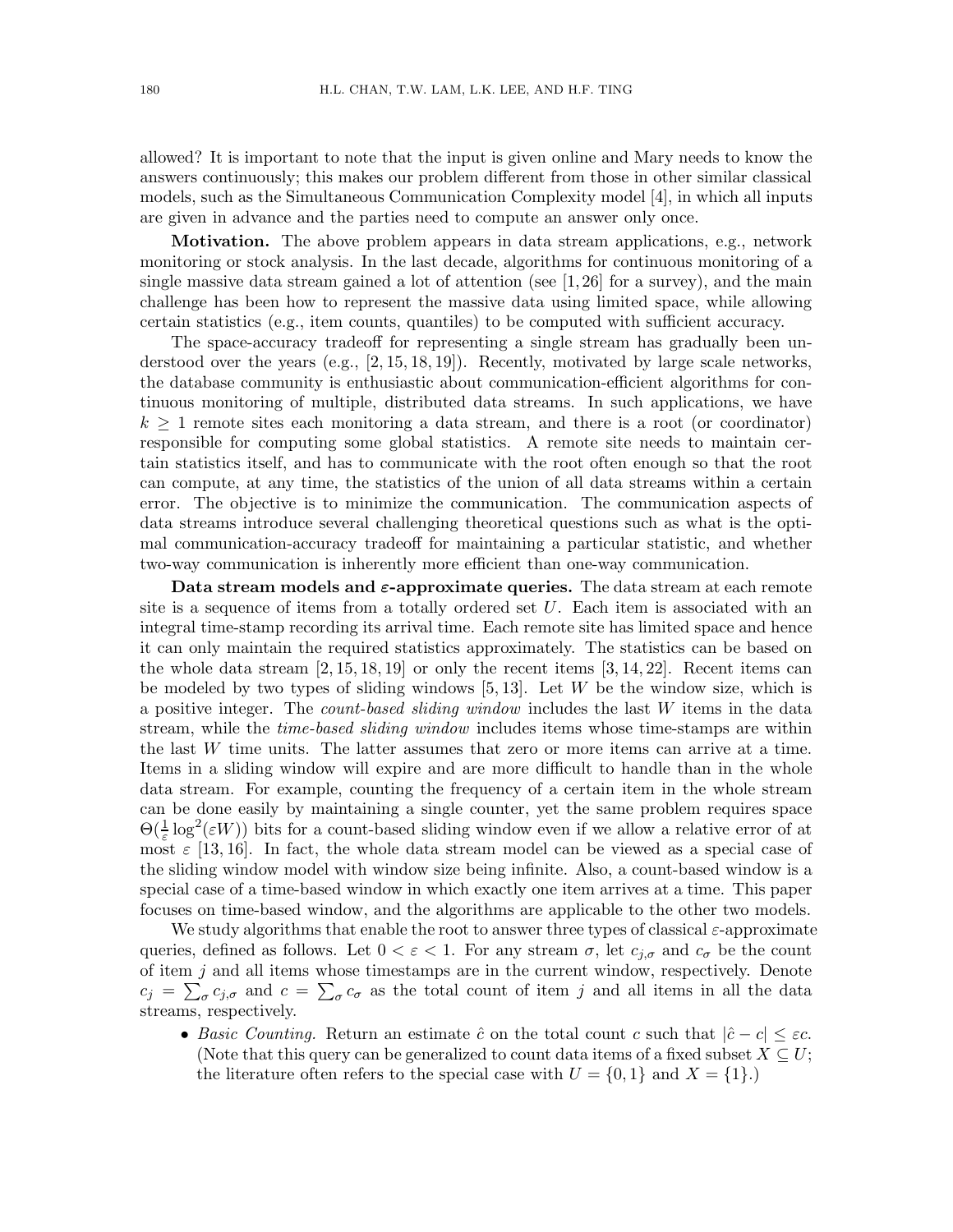- *Frequent Items.* Given any  $0 < \phi < 1$ , return a set  $F \subseteq U$  which includes all items j with  $c_j \ge \phi c$  and possibly some items j' with  $c_{j'} \ge \phi c - \varepsilon c$ .
- *Quantiles*. Given any  $0 < \phi < 1$ , return an item whose rank is in  $[\phi c \varepsilon c, \phi c + \varepsilon c]$ among the c items in the current sliding window.

As in most previous works, we need to answer the following type of  $\varepsilon$ -approximate queries in order to answer queries on frequent items.

• *Approximate Counting.* Given any item j, return an estimate  $\hat{c}_j$  such that  $|\hat{c}_j - c_j| \leq$  $\epsilon c$ . (Note that this query gives estimate for any item, not just the frequent items. Also, the error bound is in term of c, which may be much larger than  $c_i$ .

We need an algorithm to determine when and how the remote sites communicate with the root so that the root can answer the queries at any time. The objective is to minimize the worst-case communication cost within a window of W time units.

**Previous works.** Recently, the database literature has a flurry of results on continuous monitoring of distributed data streams, e.g. [6, 8, 9, 12, 17, 20, 24, 25, 27, 28]. The algorithms studied can be classified into two types: *one-way* algorithms only allow messages sent from each remote site to the root, and *two-way* algorithms allow bi-directional communication between the root and each site. One-way algorithms are often very simple as a remote site has little information and all it can do is to update the root when its local statistics deviate significantly from those previously sent. On the other hand, most two-way algorithms are complicated and often involve non-trivial heuristics. It is commonly believed in the database community that two-way algorithms are more efficient; however, for most existing two-way algorithms, their worst-case communication costs are still waiting for rigorous mathematical analysis, and existing works often rely on experimental results when evaluating the communication cost.

The literature contains several results on the mathematical analysis of the worst-case performance of one-way algorithms. They are all for the whole data stream setting. Keralapura et al. [21] studied the thresholded-count problem, which leads to an algorithm for basic counting with communication cost  $O(\frac{k}{\epsilon})$  $\frac{k}{\varepsilon} \log \frac{N}{k}$  words, where k and N are the number of streams and the number of items in these streams, respectively. Cormode et al. [9] gave an algorithm for quantiles with communication cost  $O(\frac{k}{\epsilon^2})$  $\frac{k}{\varepsilon^2} \log \frac{N}{k}$  words per stream. They also showed how to handle frequent items via a reduction to quantiles, so the communication cost remains the same. More recently, Yi and Zhang [29] have reduced the communication cost for frequent items to  $O(\frac{k}{\varepsilon})$  $\frac{k}{\varepsilon} \log \frac{N}{k}$ ) words, and quantile to  $O(\frac{k}{\varepsilon})$  $\frac{k}{\varepsilon} \log^2(\frac{1}{\varepsilon}) \log \frac{N}{k}$  words, using some two-way algorithms; these are the only analyses for two-way algorithms so far.

There have been attempts to devise heuristics to extend some whole-data-stream algorithms to sliding windows, yet not much has been known about their worst-case performance. For example, Cormode et al. [9] have extended their algorithms for quantiles and frequent items to sliding windows. They believed that the communication cost would only have a mild increase, but no supporting analysis has been given. The analysis of slidingwindow algorithms is more difficult because the expiry of items destroys some monotonic property that is important to the analysis for whole data stream. In fact, finding slidingwindow algorithms with efficient worst-case communication has been posed as an open problem in the latest work of Yi and Zhang [29].

Our results. This paper gives the first mathematical analysis of the communication cost in the sliding window model. We derive lower bounds on the worst-case communication cost of any two-way algorithm (and hence any one-way algorithm) for answering the four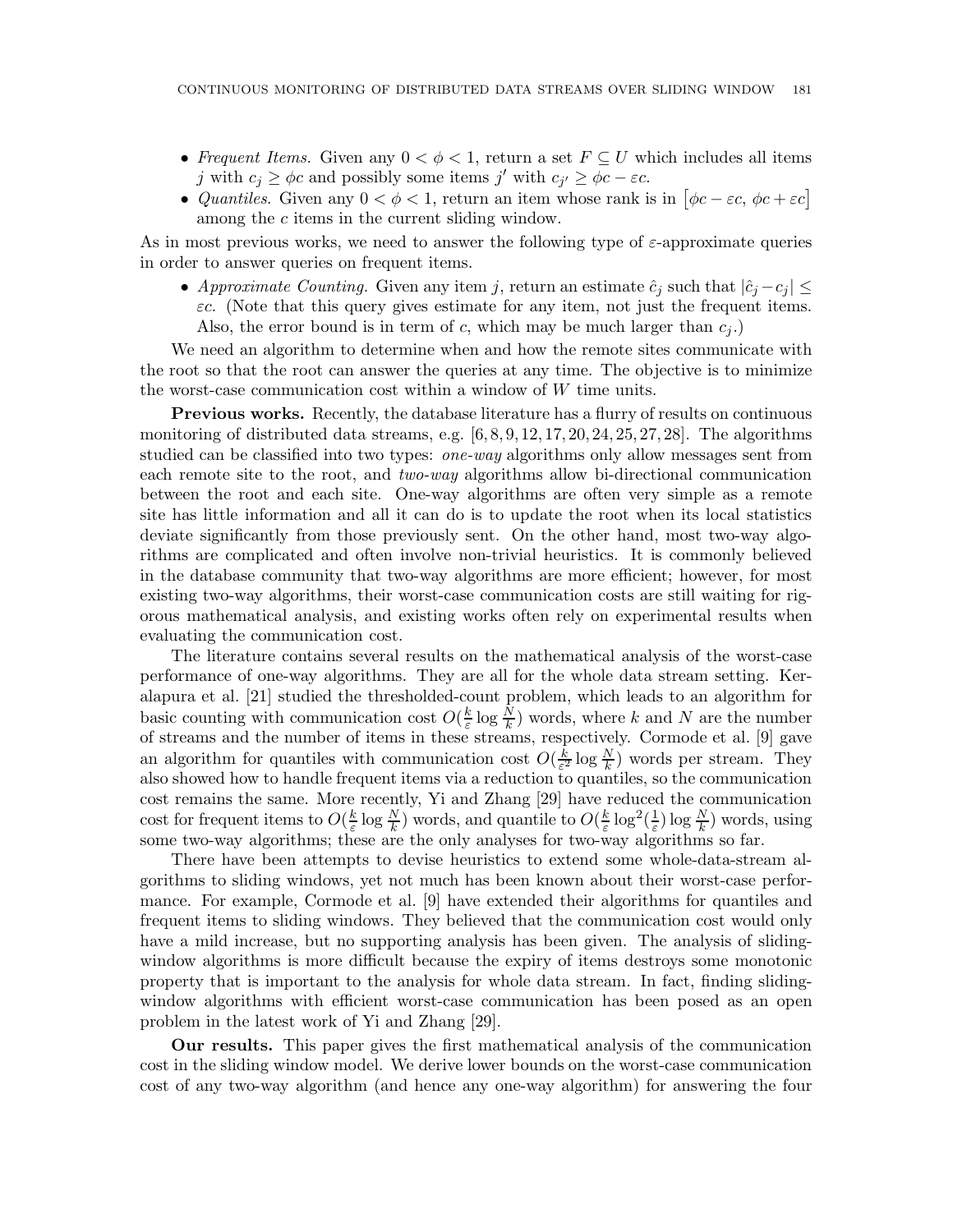|                                  | <b>Basic Counting</b><br>$\mathbf{(bits)}$                                                                                  | Approximate Counting/<br>Frequent items (words)                                     | Quantiles<br>(words)                                                           |
|----------------------------------|-----------------------------------------------------------------------------------------------------------------------------|-------------------------------------------------------------------------------------|--------------------------------------------------------------------------------|
| Whole data<br>stream             | $O(\frac{k}{\varepsilon} \log \frac{N}{k})$ words [21]<br>$\Theta(\frac{k}{\varepsilon} \log \frac{\varepsilon N}{k})$ bits | $O(\frac{k}{\epsilon} \log \frac{N}{k})$ [29]                                       | $O(\frac{k}{\varepsilon} \log^2(\frac{1}{\varepsilon}) \log \frac{N}{k})$ [29] |
|                                  |                                                                                                                             | $\Omega(\frac{k}{\varepsilon} \log \frac{\varepsilon N}{k})$ [29,30]                |                                                                                |
| Sliding window                   | $\Theta(\frac{k}{\varepsilon} \log \frac{\varepsilon N}{k})$                                                                | $O(\frac{k}{\epsilon} \log \frac{N}{k})$                                            | $O(\frac{k}{c^2} \log \frac{N}{k})$                                            |
|                                  |                                                                                                                             | $\Omega(\frac{k}{\varepsilon} \log \frac{\varepsilon N}{k})$                        |                                                                                |
| Sliding window<br>& out-of-order | $O((\frac{W}{W-\tau})^{\frac{k}{s}}\log\frac{\varepsilon N}{k})$                                                            | $O((\frac{W}{W-\tau})^{\frac{k}{s}} \log \frac{N}{k})$                              | $O((\frac{W}{W-\tau})\frac{k}{\epsilon^2}\log \frac{N}{k})$                    |
|                                  | $\Omega(\max\{\frac{W}{W-\tau},\frac{k}{\varepsilon}\log\frac{\varepsilon N}{k}\})$                                         | $\Omega(\max\{\frac{W}{W-\tau},\frac{k}{\varepsilon}\log\frac{\varepsilon N}{k}\})$ |                                                                                |

Table 1: Bounds on the communication costs. Note that the bounds are stated in bits for basic counting, and in words for the other problems.

types of  $\varepsilon$ -approximate queries. These lower bounds hold even when each remote site has unlimited space to maintain the local statistics exactly. More interestingly, we analyze some common-sense algorithms that use one-way communication only and prove that their communication costs match or nearly match the corresponding lower bounds. In our algorithms, each remote site only needs to maintain some  $\Theta(\varepsilon)$ -approximate statistics for its local data, which actually adds more complication to the problem. These results demonstrate optimal or near optimal communication-accuracy tradeoffs for supporting these queries over the sliding window. Our work reveals that two-way algorithms could not be much better than one-way algorithms in the worst case.

Below we state the lower and upper bounds precisely. Recall that there are  $k$  remote sites and the sliding window contains  $W$  time units. We prove that within any window, the root and the remote sites need to communicate, in the worst case,  $\Omega(\frac{k}{\varepsilon} \log \frac{\varepsilon N}{k})$  bits for basic counting and  $\Omega(\frac{k}{\varepsilon}\log\frac{\varepsilon N}{k})$  words for the other three queries, where N is the total number of items arriving or expiring within that window.<sup>1</sup> For upper bounds, our analysis shows that basic counting requires  $O(\frac{k}{\epsilon})$  $\frac{k}{\varepsilon} \log \frac{\varepsilon N}{k}$ ) bits within any window, and approximate counting  $O(\frac{k}{\varepsilon})$  $\frac{k}{\varepsilon}$  log  $\frac{N}{k}$ ) words. The estimates given by approximate counting are sufficient to find frequent items, hence the latter problem has the same communication cost. For quantiles, it takes  $O(\frac{k}{\epsilon^2})$  $\frac{k}{\varepsilon^2}$  log  $\frac{N}{k}$ ) words. See the second row (sliding window) of Table 1 for a summary.

As mentioned before, sliding-window algorithms can be applied to handle the special case of whole data streams in which the window size  $W$  is infinite and  $N$  is the total number of arrived items. The first row of Table 1 shows the results on whole data streams. Our work has improved the communication cost for basic counting from  $O(\frac{k}{\varepsilon})$  $\frac{k}{\varepsilon} \log \frac{N}{k}$ ) words [21] to  $O(\frac{k}{\varepsilon})$  $\frac{k}{\varepsilon}$  log  $\frac{\varepsilon N}{k}$ ) bits. For approximate counting and frequent items, our work implies a one-way algorithm with communication cost of  $O(\frac{k}{\epsilon})$  $\frac{k}{\varepsilon} \log \frac{N}{k}$  words; this matches the performance of the two-way algorithm by Yi and Zhang [29]. In their algorithm, the root regularly updates every remote site about the global count of all items. In contrast, we use the idea that

<sup>&</sup>lt;sup>1</sup>Note that the number of items arriving or expiring within window  $[t - W + 1, t]$  is no greater than the number of items arriving within  $[t - 2W + 1, t]$ .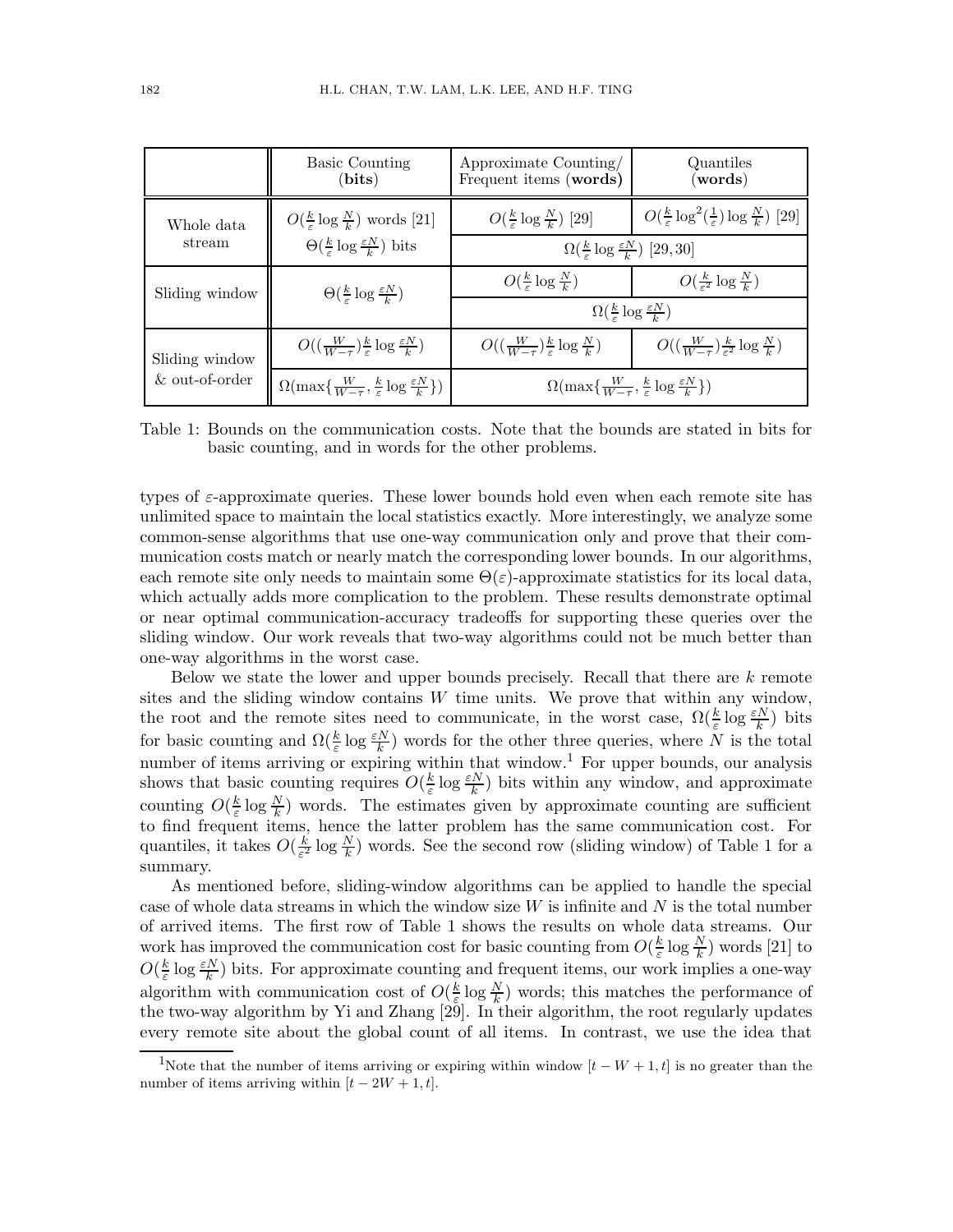items with small count could be "turned off" for further updating. As a remark, our upper bound on quantiles is  $O(\frac{k}{\epsilon^2})$  $\frac{k}{\varepsilon^2} \log \frac{N}{k}$  words which is weaker than that of [29].

Our algorithms can be readily applied to out-of-order streams [7, 10]. In an out-oforder stream, each item is associated with an integral time-stamp recording its creation time, which may be different from its arrival time. We say that the stream has *tardiness*  $\tau$  if any item with time-stamp t must arrive within  $\tau$  time units from t, i.e., at any time in  $[t, t + \tau]$ . Without loss of generality, we assume that  $\tau \in \{0, 1, 2, \ldots, W - 1\}$  (if an item time-stamped at t arrives after  $t + W - 1$ , it has already expired and can be ignored). Note that for any data stream with tardiness greater than zero, the items may not be arriving in non-decreasing order of their time-stamps. Our previous discussion of data streams assumes tardiness equal to 0, and such data streams are called *in-order* data streams. The previous lower bounds for in-order streams are all valid in the out-of-order setting. In addition, we obtain lower bounds related to  $\tau$ , namely,  $\Omega(\frac{W}{W-\tau})$  bits for basic counting and  $\Omega(\frac{W}{W-\tau})$ words for the other three problems. Regarding upper bounds, our algorithms when applied to out-of-order streams with tardiness  $\tau$  will just increase the communication cost by a factor of  $\frac{W}{W-\tau}$ . The results are summarized in the last row of Table 1.

The idea for basic counting is relatively simple. As the root does not require an exact total count, each data stream can communicate to the root only when its local count increases or decreases by a certain ratio  $\varepsilon > 0$ ; we call such a communication step an *up* or *down* event, respectively. To answer the total count of all streams, the root simply sums up all the individual counts it has received. It is easy to prove that this answer is within some desired error bound. If each count is over the whole stream (i.e., window size  $=\infty$  and N is the total number of arrived items), the count is increasing and there is no down event. A stream would have at most  $O(\log_{1+\epsilon} N)$  up events and the communication cost is at most that many words. However, the analysis becomes non-trivial in a sliding time window. Now items can expire and down events can occur. An up event may be followed by some down events and the count is no longer increasing. The tricky part is to find a new measure of progress. We identify a "characteristic set" of each up event such that each up event must increase the size of this set by a factor of at least  $1 + \varepsilon$ , hence bounding the number of up events to be  $O(\log_{1+\varepsilon} N)$ . Down events are bounded using another characteristic set. Due to space limitation, the details can only be given in the full paper.

Approximate counting of all possible items is much more complicated, which will be covered in details in the rest of this paper. Assuming in-order streams, we derive and analyze two algorithms for approximate counting in Section 2. In Section 3, we discuss frequent items, quantiles, and finally out-of-order streams. The lower bound results are relatively simple and omitted due to space limitation.

#### 2. Approximate Counting of all items

This section presents algorithms for the streams to communicate to the root so that the root at any time can approximate the count of each item. As a warm-up, we first consider the simple algorithm in which a stream will inform the root whenever its count of an item increases or decreases by a certain fraction of its total item count. We show in Section 2.1 that within any window of W time units, each data stream  $\sigma_i$  (1  $\leq i \leq k$ ) needs to send at most  $O((\Delta + \frac{1}{\varepsilon}) \log n_i)$  words to the root, where  $\Delta$  is the number of distinct items and  $n_i$  is the number of items of  $\sigma_i$  that arrive or expire within the window. Then, the total communication cost within this window is  $\sum_{1 \leq i \leq k} (\Delta + \frac{1}{\varepsilon}) \log n_i$ , which, by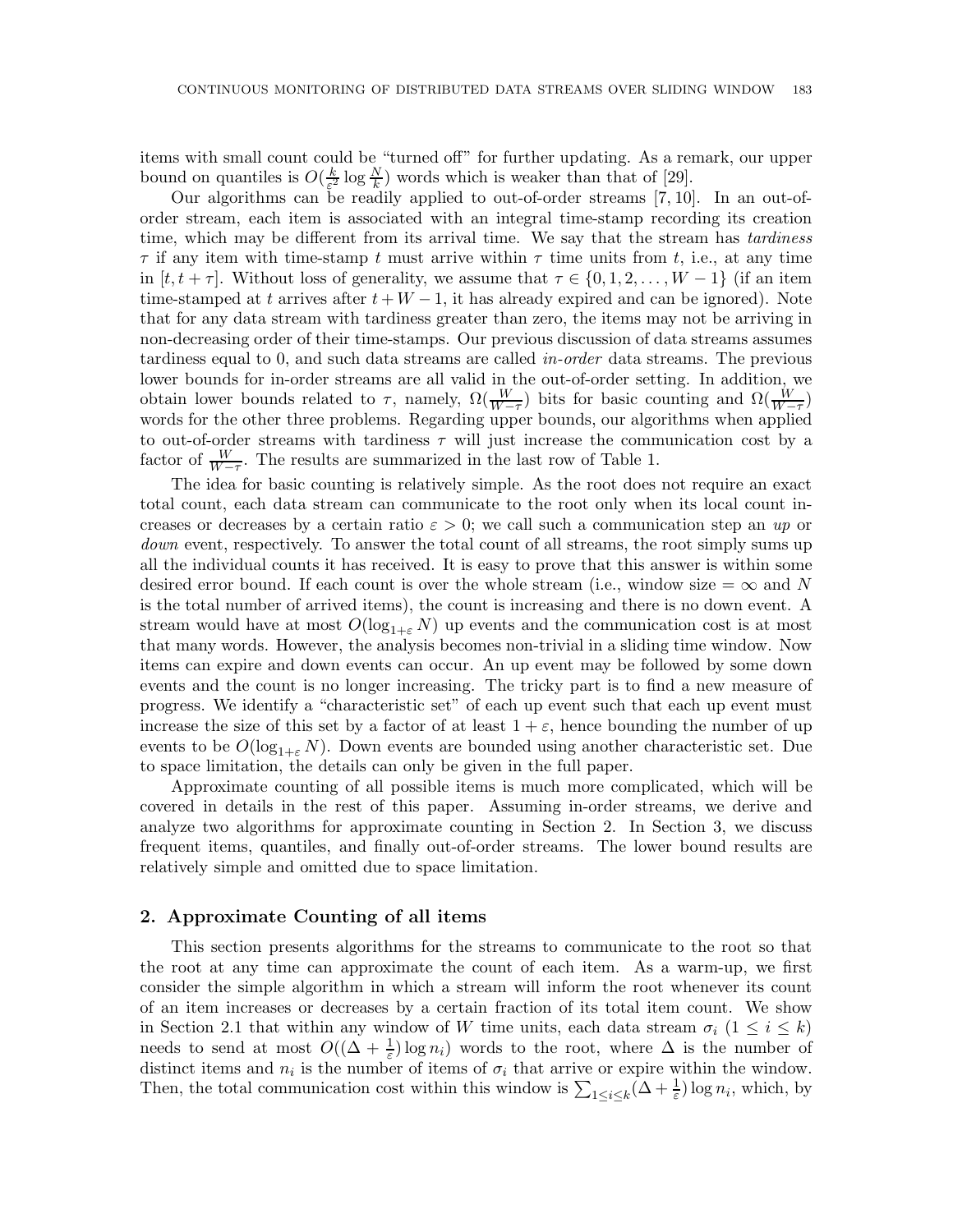Jensen's inequality, is no greater than  $(\Delta + \frac{1}{\varepsilon})k \log(\sum_{1 \leq i \leq k} n_i)/k = (\Delta + \frac{1}{\varepsilon})k \log \frac{N}{k}$  where  $N = \sum_{1 \leq i \leq k} n_i$ . We then modify the algorithm so that a stream can "turn off" items whose counts are too small, and we give a more complicated analysis to deal with the case when many such items increase their counts rapidly (Section 2.2). The communication cost is reduced to  $O(\frac{k}{\varepsilon})$  $\frac{k}{\varepsilon} \log \frac{N}{k}$  words, independent of  $\Delta$ .

#### 2.1. A simple algorithm

Consider any stream  $\sigma$ . At any time t, let  $c(t)$  and  $c_i(t)$  be the number of all items and item j arriving at  $\sigma$  in  $[t - W + 1, t]$ , respectively. Let  $\lambda < 1/11$  be a positive constant (which will be set to  $\varepsilon/11$ ). We maintain two  $\lambda$ -approximate data structures [13, 23] at  $\sigma$ locally, which can report estimates  $\hat{c}(t)$  and  $\hat{c}_i(t)$  for  $c(t)$  and  $c_i(t)$ , respectively, such that <sup>2</sup>

 $(1 - \lambda/6)c(t) \leq \hat{c}(t) \leq (1 + \lambda/6)c(t);$  and  $c_i(t) - \lambda c(t) \leq \hat{c}_i(t) \leq c_i(t) + \lambda c(t).$ 

**Simple algorithm.** At any time t, for any item j, let  $p < t$  be the last time  $\hat{c}_i(p)$  is sent to the root. The stream sends the estimate  $\langle j, \hat{c}_i(t) \rangle$  to the root if the following event occurs.

- $Up: \hat{c}_j(t) > \hat{c}_j(p) + 9\lambda \hat{c}(t).$
- *Down:*  $\hat{c}_j(t) < \hat{c}_j(p) 9\lambda \hat{c}(t)$ .

**Root's perspective.** At any time t, let  $r_{i,\sigma}(t)$  be the last estimate received from a stream  $\sigma$ for item j (at or before t). The root can estimate the total count of item j over all streams by summing all  $r_{i,\sigma}(t)$  received. More precisely, for any  $0 < \varepsilon < 1$ , we set  $\lambda = \varepsilon/11$  and let each stream use the simple algorithm. Then for each stream  $\sigma$ , the approximate data structures for  $\hat{c}_j(t)$  and  $\hat{c}(t)$  together with the simple algorithm guarantee that  $c_j(t) - 11\lambda c(t) \leq$  $r_{i,\sigma}(t) \leq c_i(t) + 11\lambda c(t)$ . Summing  $r_{i,\sigma}(t)$  over all streams would give the root an estimate of the total count of item j within an error of  $\varepsilon$  of the total count of all items.

**Communication Complexity.** At any time t, we denote the reference window as  $[t_o, t]$ , where  $t_o = t - W + 1$ . Let n be the number of items of  $\sigma$  that arrive or expire in  $[t_o, t]$ . Assume that there are at most  $\Delta$  distinct items. We first show that a stream  $\sigma$  encounters  $O((\frac{1}{\lambda} + \Delta) \log n)$  up events and sends  $O((\frac{1}{\lambda} + \Delta) \log n)$  words within  $[t_o, t]$ . The analysis of down events is similar and will be detailed later. For any time  $t_1 \leq t_2$ , it is useful to define  $\sigma_{[t_1,t_2]}$  (resp.  $\sigma_{j,[t_1,t_2]}$ ) as the multi-set of all items (resp. item j only) arriving at  $\sigma$  within  $[t_1, t_2]$ , and  $|\sigma_{[t_1, t_2]}|$  as the size of this multi-set.

Consider an up event  $U_j$  of some item j that occurs at time  $v \in [t_o, t]$ . Define the *previous event* of  $U_i$  to be the latest event (up or down) of item j that occurs at time  $p < v$ . We call  $p$  the *previous-event time* of  $U_j$ . The number of up events with previous-event time before  $t_o$  is at most  $\Delta$ . To upper bound the number of up events with previous-event time  $p \geq t_o$  is, however, non-trivial; below we call such an up event a *follow-up* (event). Intuitively, a follow-up can be triggered by frequent arrivals of an item, or mainly the relative decrease of the total count. This motivates us to classify follow-ups into two types and analyze them differently. A follow-up  $U_j$  is said to be *absolute* if  $c(p) \leq \frac{6}{5}$  $\frac{6}{5}c(v)$ , and *relative* otherwise. Define *Recent-items*( $U_j$ ) to be the multi-set of item j's that arrive after the previous event of  $U_j$ , i.e.,  $Recent\text{-}items(U_j) = \sigma_{j,[p+1,v]}$ .

 $2$ The constant 6 in the inequality is arbitrary. It can be replaced with any number provided that other constants in the algorithm and analysis (e.g., the constant 9 in definition of up events) are adjusted accordingly.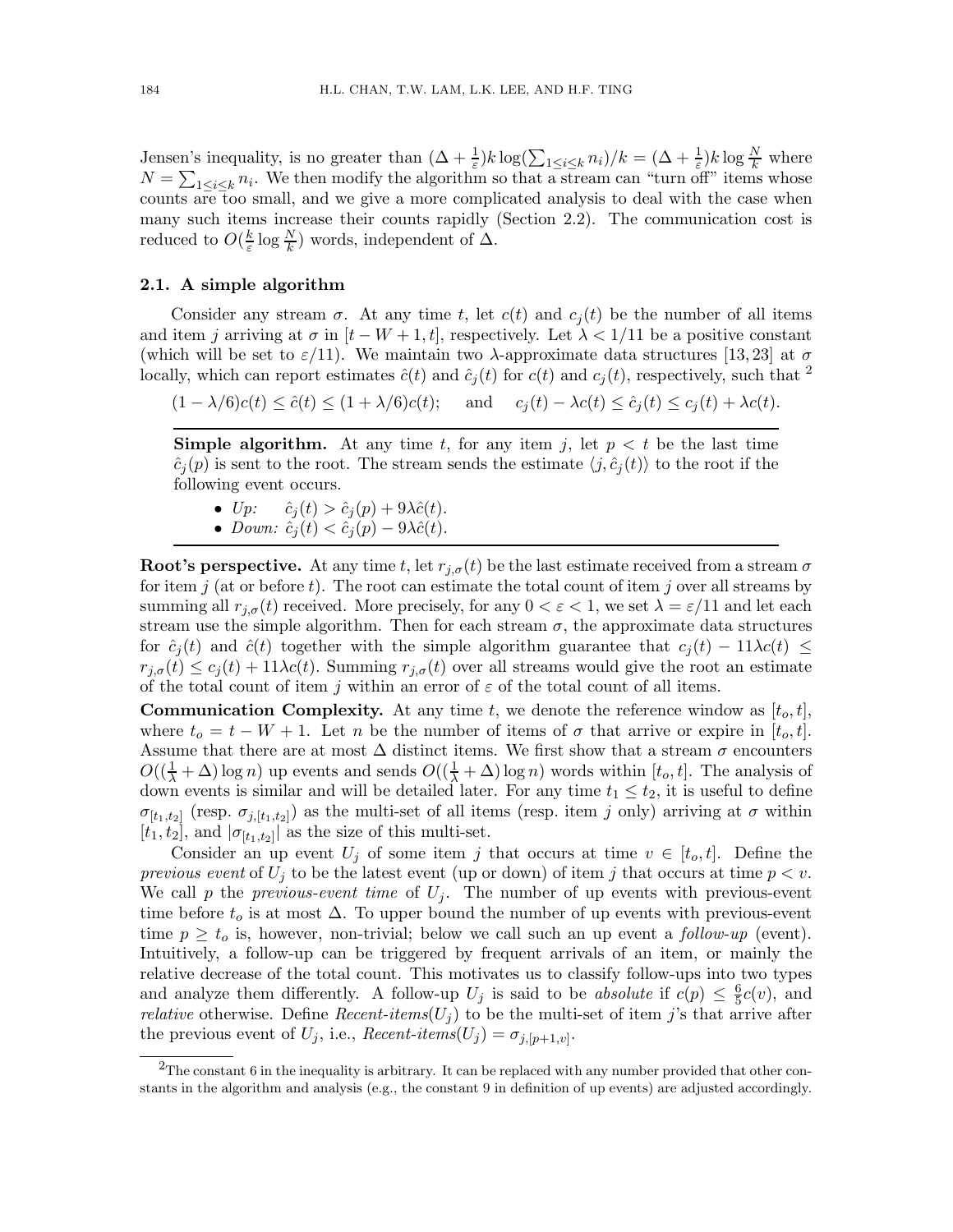Absolute follow-ups. To obtain a tight bound of absolute follow-ups, we need a characteristic-set argument that can consider the growth of different items together. Let  $t_1, t_2, ..., t_k$  be the times in  $[t_o, t]$  when some absolute follow-ups (of one or more items) occur. Let  $x_i$  be the number of items having an absolute follow-up at  $t_i$ . Note that for all  $i, x_i \leq \min\{1/(7\lambda), \Delta\},^3$  and  $\sum_{i=1}^k x_i$  is the number of absolute follow-ups in  $[t_o, t]$ . We define the characteristic set  $S_i$  at each  $t_i$  as follows:

 $S_i =$  the union of *Recent-items*( $U_j$ ) over all absolute follow-ups  $U_j$  occurring at  $t_1, t_2, \ldots, t_i$ .

Recall that *n* is the number of items of  $\sigma$  that arrive or expire in  $[t - W + 1, t]$ .

**Lemma 2.1.** (i) For any  $2 \le i \le k$ ,  $|S_i| > (1 + 6x_i\lambda)|S_{i-1}|$ . (ii) There are  $\sum_{i=1}^{k} x_i =$  $O(\frac{1}{\lambda} \log n)$  *absolute follow-ups within*  $[t_o, t]$ *.* 

*Proof.* For (i), consider an absolute follow-up  $U_j$  of an item j, occurring at time  $t_i$  with previous-event time  $p_i$ . Note that the increase in the count of item j from  $p_i$  to  $t_i$  must be due to the recent items. We have

$$
|Recent-items(U_j)| \ge c_j(t_i) - c_j(p_i)
$$
  
\n
$$
\ge \hat{c}_j(t_i) - \hat{c}_j(p_i) - \lambda c(t_i) - \lambda c(p_i)
$$
 (by  $\sigma$ 's local data structures)  
\n
$$
> 9\lambda \hat{c}(t_i) - \lambda c(t_i) - \lambda c(p_i)
$$
 (definition of an up event)  
\n
$$
\ge (9\lambda(1 - \frac{\lambda}{6}) - \lambda - \frac{6}{5}\lambda)c(t_i) \ge 6\lambda c(t_i)
$$
 (U<sub>j</sub> is absolute)

There are  $x_i$  absolute follow-ups at  $t_i$ , so  $|S_i| > |S_{i-1}| + x_i (6\lambda c(t_i))$ . Since  $S_i \subseteq \sigma_{[t_o,t_i]}$ ,  $c(t_i) \ge |S_i| \ge |S_{i-1}|$ . Therefore, we have  $|S_i| > |S_{i-1}| + 6x_i\lambda |S_i| \ge (1 + 6x_i\lambda)|S_{i-1}|$ .

For (ii), we note that  $n \geq |S_k| > \prod_{i=2}^k (1 + 6x_i \lambda)|S_1|$ , and  $|S_1| \geq 1$ . Thus,  $\prod_{i=2}^k (1 +$  $(6x_i\lambda) < n$ , or equivalently,  $\ln n > \sum_{i=2}^k \ln(1+6x_i\lambda)$ . The latter is at least  $\sum_{i=2}^k \frac{6x_i\lambda}{1+6x_i\lambda} \ge$  $\lambda \sum_{i=2}^k x_i$ . The last inequality follows from that  $x_i \leq 1/(7\lambda)$  for all i. Thus,  $\sum_{i=1}^k x_i \leq$  $x_1 + \frac{1}{\lambda} \ln n = O(\frac{1}{\lambda} \log n).$ 

Relative follow-ups. A relative follow-up occurs only when a lot of items expire, and relative follow-ups of the same item cannot occur too frequently. Below we define  $O(\log n)$  time intervals and argue that no item can have two relative follow-ups within an interval. For an item with time-stamp  $t_1$ , we define the *first expiry time* to be  $t_1 + W$ . At any time u in  $[t_o, t]$ , define  $H_u$  to be the set of all items whose first expiry time is within  $[u + 1, t]$ , i.e.,  $H_u = \sigma_{[u-W+1,t_0-1]}$ .  $|H_u|$  is non-increasing as u increases. Consider the times  $t_o = u_0 < u_1 < u_2 < \cdots < u_\ell \leq t$  such that for  $i \geq 1$ ,  $u_i$  is the first time such that  $|H_{u_i}| < \frac{5}{6}|H_{u_{i-1}}|$ . For convenience, let  $u_{\ell+1} = t+1$ . Note that  $|H_{u_0}| \leq n$  and  $\ell = O(\log n)$ . Lemma 2.2. (i) *Every item* j *has at most one relative follow-up* U<sup>j</sup> *within each interval*  $[u_i, u_{i+1} - 1]$ . (ii) There are at most  $O(\Delta \log n)$  relative follow-ups within  $[t_o, t]$ .

*Proof.* For (i), assume  $U_j$  occurs at time v in  $[u_i, u_{i+1} - 1]$ , and its previous event occurs at time p. By definition,  $c(p) > \frac{6}{5}$  $\frac{6}{5}c(v)$ . Thus,

$$
|H_p| - |H_v| = |\sigma_{[p-W+1,v-W]}| \ge c(p) - c(v) > \frac{1}{5}c(v) \ge \frac{1}{5}|\sigma_{[v-W+1,t_o-1]}| = \frac{1}{5}|H_v|,
$$

and  $|H_v| < \frac{5}{6}$  $\frac{5}{6}|H_p|$ . Since  $v < u_{i+1}$  and  $|H_v| \ge \frac{5}{6}|H_{u_i}|$ , we have  $|H_p| > |H_{u_i}|$  and  $p < u_i$ . For (ii), there are  $\Delta$  distinct items, so there are at most  $\Delta$  relative follow-ups within each interval  $[u_i, u_{i+1} - 1]$ , and at most  $O(\Delta \log n)$  relative follow-ups within  $[t_o, t]$ .

<sup>&</sup>lt;sup>3</sup>If an up event of an item j occurs at time  $t_i$ , then  $c_j(t_i) \geq \hat{c}_j(t_i) - \lambda c(t_i) > 9\lambda \hat{c}(t_i) - \lambda c(t_i) \geq 7\lambda c(t_i)$ . Thus the number of up events at time  $t_i$  is at most  $c(t_i)/(7\lambda c(t_i)) = 1/(7\lambda)$ .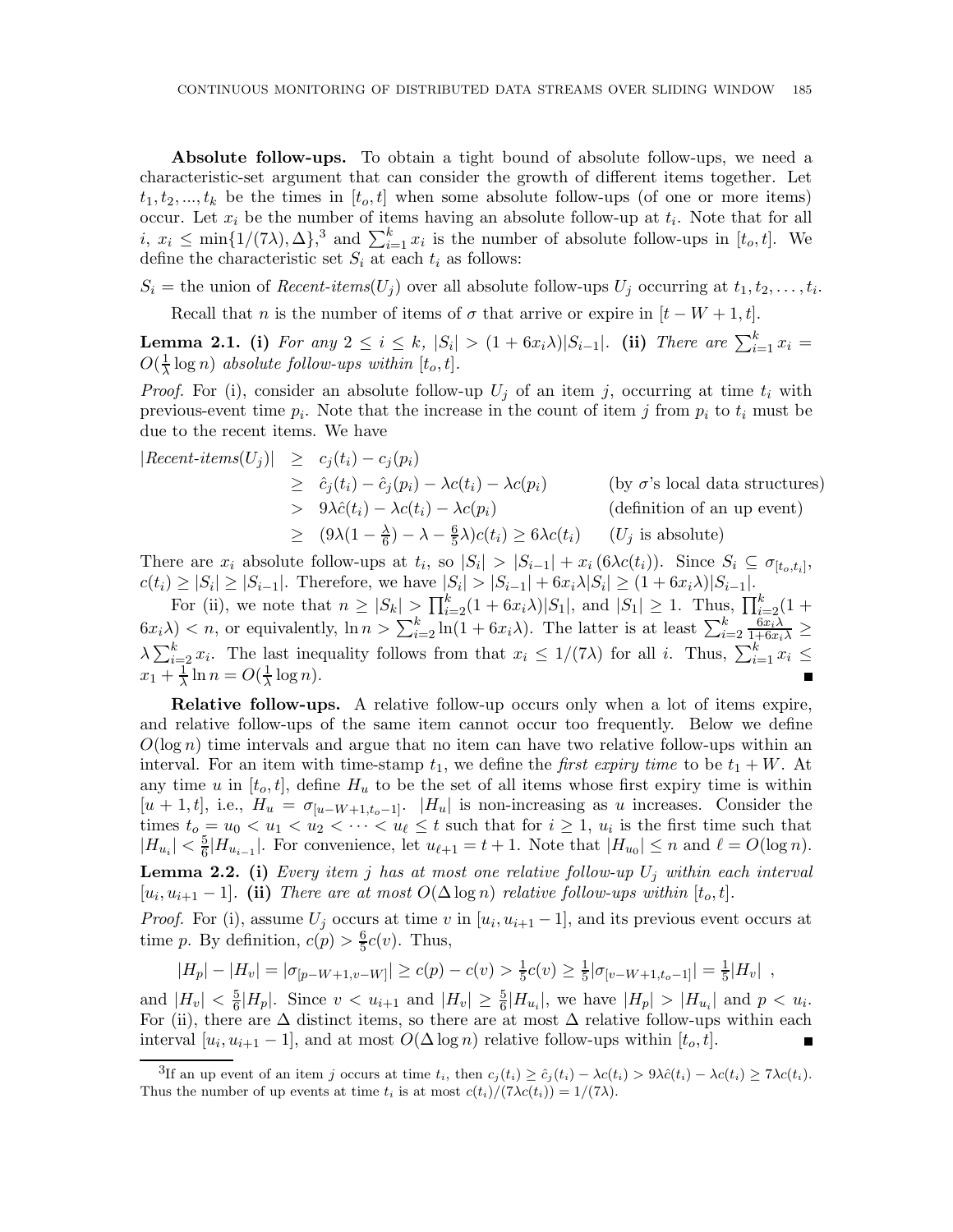Down events. The analysis is symmetric to that of up events. The only non-trivial thing is the definition of the characteristic set for bounding the absolute follow-downs  $D_i$ , which is defined in an opposite sense: Assume  $D_i$  occurs at time v and its previous event occurs at  $p \ge t_o$ .  $D_j$  is said to be *absolute* if  $c(p) \le \frac{6}{5}$  $\frac{6}{5}c(v)$ . Let  $\text{Expire}(D_j)$  be the multi-set of item j's whose first expiry time is within  $[p + 1, v]$ . I.e.,  $\text{Expire}(D_j) = \sigma_{j, [p-W+1, v-W]}$ .

It is perhaps a bit tricky that instead of defining the characteristic set of absolute follow-downs at the time they occur, we consider the times of the corresponding *previous events* of these follow-downs. Let  $p_1, p_2, ..., p_k$  be the times in  $[t_o, t]$  such that there is at least one event  $E_j$  (up or down) at  $p_i$  which is the previous event of an absolute follow-down  $D_j$  occurring after  $p_i$ . Let  $y_i$  be the number of such previous events at  $p_i$ , and let  $AD(p_i)$ be the set of corresponding absolute follow-downs. Note that  $y_i$  (unlike  $x_i$ ) only admits a trivial upper bound of  $\Delta$ . We define the characteristic set  $T_i$  for each  $p_i$  as follows:

 $T_i =$  the union of  $Expire(D_j)$  over all  $D_j \in AD(p_i), AD(p_{i+1}), \ldots, AD(p_k)$ .

Similar to Lemma 2.1, we can show that  $|T_i| > (1+5y_i\lambda)|T_{i+1}|$ . Owing to a weaker bound of individual  $y_i$ , the number of absolute follow-downs, which equals  $\sum_{i=1}^{k} y_i$ , is shown to be  $O((\frac{1}{\lambda} + \Delta) \log n).$ 

Combining the analyses on up and down events, and let  $\lambda = \varepsilon/11$ , we have the following.

**Theorem 2.3.** *The simple algorithm sends at most*  $O((\frac{1}{\varepsilon} + \Delta) \log n)$  *words to the root during window*  $[t - W + 1, t]$ .

#### 2.2. The full algorithm

In this section, we extend the previous algorithm and give a new characteristic-set analysis that is based on future events (instead of the past events) to show that each stream's communication cost per window can be reduced to  $O(\frac{1}{\varepsilon} \log n)$  words. Then, by Jensen's inequality again, we conclude that the total communication cost per window is  $O(\frac{k}{\varepsilon})$  $\frac{k}{\varepsilon} \log \frac{N}{k}$ . Intuitively, when the estimate  $\hat{c}_j(t)$  of an item j is too small, say, less than  $3\lambda \hat{c}(t)$ , the algorithm treats this estimate as 0 and set the *off<sub>j</sub>* flag of j to be true. This restricts the number of items with a positive estimate to  $O(\frac{1}{\lambda})$ . Initially, the *off<sub>j</sub>* flag is true for all items j. Given  $0 < \lambda < \varepsilon/11$ , the stream communicates with the root as follows.

**Algorithm AC.** At any time t, for any item j, let  $p < t$  be the time the last estimate of j, i.e.,  $\hat{c}_j(p)$ , is sent to the root. The stream sends the estimate of j to the root if the following event occurs.

- *Up:* If  $\hat{c}_j(t) > \hat{c}_j(p) + 9\lambda \hat{c}(t)$ , send  $\langle j, \hat{c}_j(t) \rangle$  and set  $\text{off}_j = \text{false}$ .<br>
*Off:* If  $\text{off}_i = \text{false}$  and  $\hat{c}_i(t) < 3\lambda \hat{c}(t)$ , reset  $\hat{c}_i(t)$  to 0, send  $\langle j, \hat{c}_j \rangle$
- If  $off_j = false$  and  $\hat{c}_j(t) < 3\lambda \hat{c}(t)$ , reset  $\hat{c}_j(t)$  to 0, send  $\langle j, \hat{c}_j(t) \rangle$ 
	- and set  $off_j = true$ .
- *Down:* If  $off_j = false$  and  $\hat{c}_j(t) < \hat{c}_j(p) 9\lambda \hat{c}(t)$ , send  $\langle j, \hat{c}_j(t) \rangle$ .

It is straightforward to check that the root can answer the approximate counting query for any item. We analyze the communication complexity of different events as follows.

**Fact 1.** At any time v, the number of items j with  $off_j = false$  is at most  $\frac{1}{\lambda}$ .<sup>4</sup>

<sup>&</sup>lt;sup>4</sup>For any item j, if  $off_i = false$ , then  $\hat{c}_j(v) \geq 3\lambda \hat{c}(v)$  and  $c_j(v) \geq \hat{c}_j(v) - \lambda c(v) \geq (3\lambda(1-\lambda)-\lambda)c(v) \geq \lambda c(v)$ . Thus the number of items j with  $off_j = false$  is at most  $c(v)/\lambda c(v) = \frac{1}{\lambda}$ .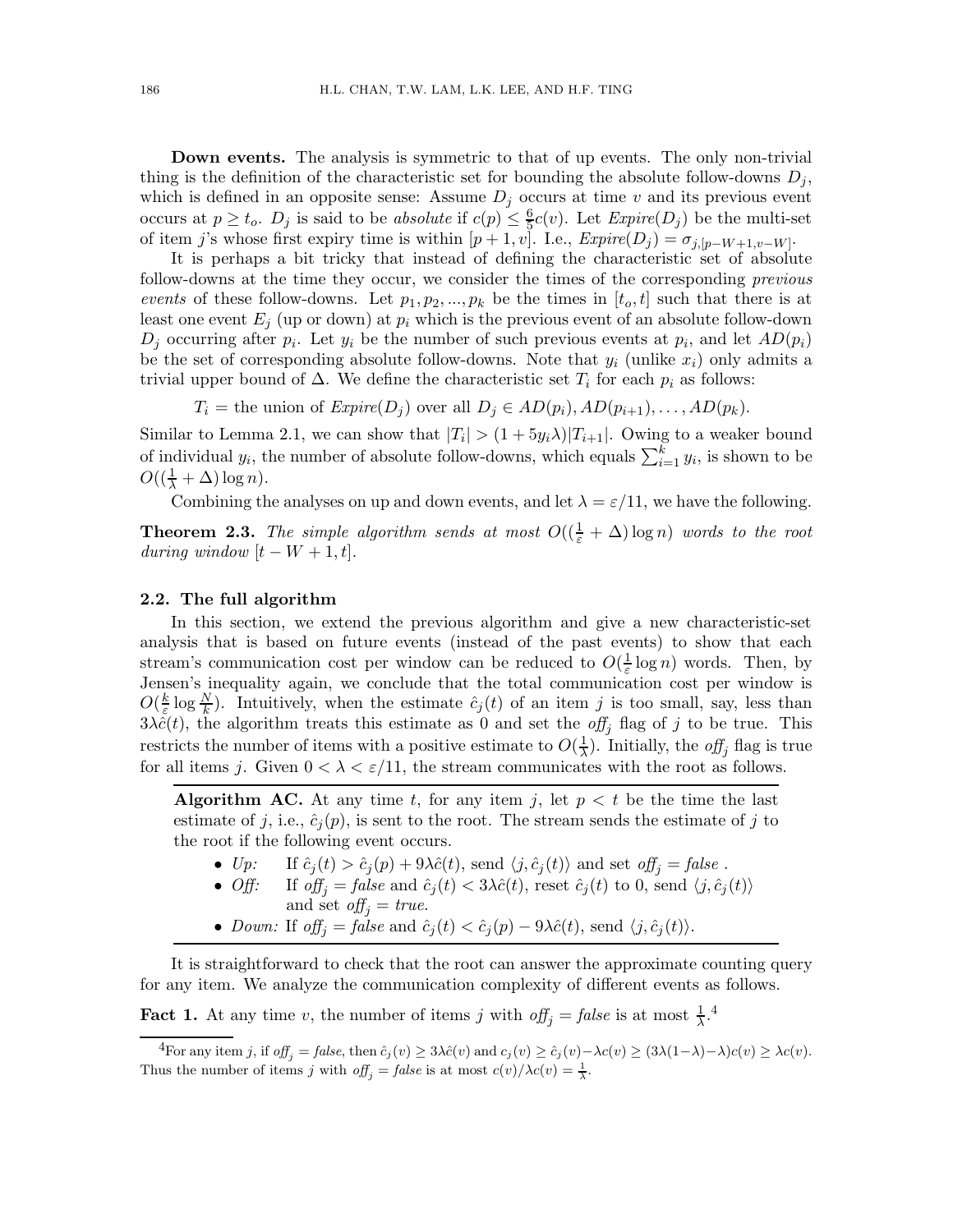**Off events.** Recall that we are considering the window  $[t_o, t]$ , and n is the number of items arriving or expiring within  $[t_o, t]$ . By Fact 1, just before  $t_o$ , there are at most  $\frac{1}{\lambda}$  items with  $\partial f_i = false$ . Within  $[t_o, t]$ , only an up event can set the *off* flag to false. Thus the number of off events within  $[t_o, t]$  is bounded by  $\frac{1}{\lambda}$  plus the number of up events.

Up and Down events. The assumption of  $\Delta$  gives a trivial bound on those events involving items with very small counts and in particular, those up events immediately following the off events. Such up events are called *poor-up* events or simply *poor-ups*. Using the *off* flag, we can easily adapt the analysis of the simple algorithm to bound all the down and up events of the full algorithm, but except the poor-ups. The following simple observations, derived from Fact 1, allow us to replace  $\Delta$  with  $1/\lambda$  in the previous analysis to obtain a tighter upper bound of  $O(\frac{1}{\lambda}\log n)$ . Let v be any time in  $[t_o, t]$ .

- There are at most  $1/\lambda$  items whose first event after v is a down event.
- There are at most  $1/\lambda$  non-poor-up events after v whose previous event is before v.

It remains to analyze the poor-ups. Consider a poor-up  $U_i$  at time v in  $[t_o, t]$ . By definition,  $\partial f_j = false$  at time v. The trick of analyzing  $U_j$ 's is to consider when the corresponding items will be "off" again instead of what items constitute the up events. Then a characteristic set argument can be formulated easily. Specifically, we first observe that, by Fact 1, there are at most  $\frac{1}{\lambda}$  poor-ups whose *off* flags remain false up to time t. Then it remains to consider those  $U_j$  whose off flags will be set to true at some time  $d \leq t$ . Below we refer to d as the *first off time* of  $U_i$ .

**Poor-up with early off.** Consider a poor-up  $U_i$  that occurs at time v in  $[t_o, t]$  and has its first off time at d in  $[v+1, t]$ . Let F-Expire $(U_i)$  be all the item j whose first expiry time is within  $[v + 1, d]$ . I.e.,  $F$ - $Expire(U_j) = \sigma_{j,[v+1-W,d-W]}$ . As an early off can be due to the expiry of many copies of item  $j$  or the arrival of a lot of items, it is natural to divide the poor-ups into two types: with an *absolute* off if  $c(d) \leq \frac{6}{5}$  $\frac{6}{5}c(v)$ , and *relative* off otherwise. For the case with absolute off, we consider the distinct times  $t_1, t_2, \ldots, t_k$  in  $[t_o, t]$  when such poor-ups occur. Let  $x_i$  be the number of such poor-ups at time  $t_i$ . Note that  $x_i \leq 1/(7\lambda)$ . For each time  $t_i$ , we define the characteristic set

 $F_i =$  the union of *F-Expire*( $U_j$ ) over all  $U_j$  occurring at  $t_i, t_{i+1}, \ldots, t_k$ .

**Lemma 2.4.** (i) For any  $1 \le i \le k-1$ ,  $|F_i| > (1+x_i\lambda)|F_{i+1}|$ . (ii) *Within* [t<sub>o</sub>, t], there are  $\sum_{i=1}^{k} x_i = O(\frac{1}{\lambda} \log n)$  *poor-ups each with an absolute off.* 

*Proof.* For (i), consider an item j and a poor-up  $U_j$  with an absolute off that occurs at time  $t_i$  and has its first off at time  $d_i$ . The decrease in  $c_j$  must be due to expiry of item j.

$$
|F\text{-}Expire(U_j)| \ge c_j(t_i) - c_j(d_i) \ge \hat{c}_j(t_i) - \hat{c}_j(d_i) - \lambda c(t_i) - \lambda c(d_i)
$$
  
>  $9\lambda \hat{c}(t_i) - 3\lambda \hat{c}(d_i) - \lambda c(t_i) - \lambda c(d_i)$  (definition of up and off)  
 $\ge (9\lambda(1 - \frac{\lambda}{6}) - \lambda)c(t_i) - (3\lambda(1 + \frac{\lambda}{6}) + \lambda)c(d_i) \ge 7\lambda c(t_i) - 5\lambda c(d_i)$   
 $\ge (7 - 5(\frac{6}{5}))\lambda c(t_i) = \lambda c(t_i)$  (definition of absolute off)

Thus,  $|F_i| > |F_{i+1}| + x_i (\lambda c(t_i))$ . Since  $F_i \subseteq \sigma_{[t_i-W+1,t-W]}$ ,  $|F_i| \le c(t_i)$ . Therefore,  $|F_i| >$  $|F_{i+1}| + x_i \lambda |F_i| > (1 + x_i \lambda) |F_{i+1}|$ . By (i), we can prove (ii) similarly to Lemma 2.1 (ii).

Analyzing poor-ups with a relative off is again based on an isolating argument. We divide  $[t_o, t]$  into  $O(\log n)$  intervals according to how fast the total item count starting from  $t_o$  grow; specifically, we want two consecutive time boundaries  $u_{i-1}$  and  $u_i$  to satisfy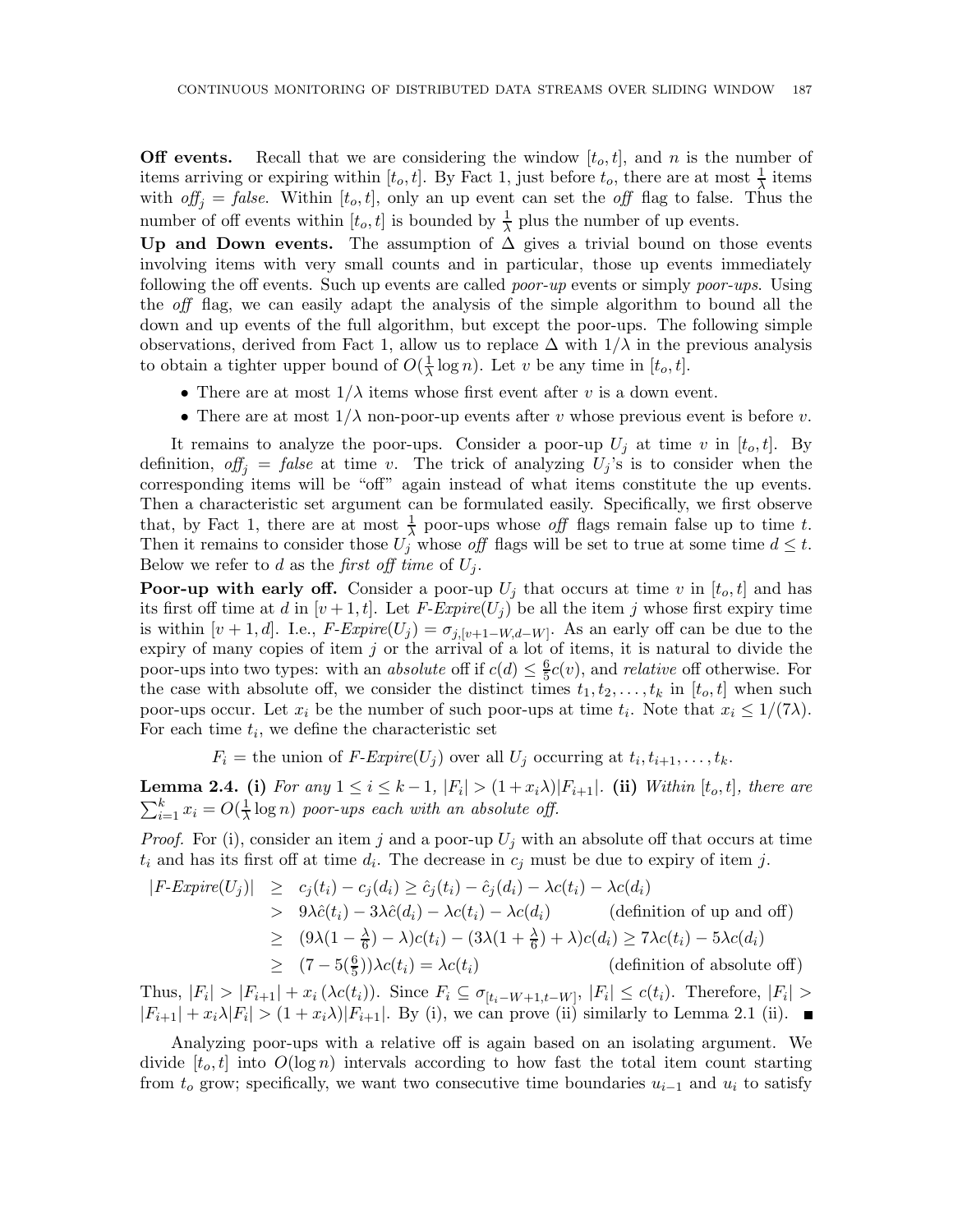$|\sigma_{[t_o, u_i]}| > \frac{6}{5}$  $\frac{6}{5}|\sigma_{[t_o,u_{i-1}]}|$ . Then we show that for any poor-up within  $[u_{i-1},u_i-1]$ , its relative off, if exists, occurs at or after  $u_i$ . Thus there are at most  $\frac{1}{\lambda}$  such poor-ups within each interval and a total of  $O(\frac{1}{\lambda} \log n)$  within  $[t_o, t]$ .

**Lemma 2.5.** (i) *Consider a poor-up*  $U_j$  *with a relative off. Suppose it occurs at time v in*  $[t_o, t]$ , and its first off time is at d in  $[v + 1, t]$ . Then  $|\sigma_{[t_o,d]}| > \frac{6}{5}$  $\frac{6}{5}|\sigma_{[t_o,v]}|$ . (ii) *Within*  $[t_o, t]$ *, there are at most*  $O(\frac{1}{\lambda} \log n)$  *poor-ups each with a relative off.* 

*Proof.* For (i), by the definition of a relative off,  $c(d) > \frac{6}{5}$  $\frac{6}{5}c(v)$ . Thus,  $|\sigma_{[t_o,d]}| - |\sigma_{[t_o,v]}| =$  $|\sigma_{[v+1,d]}| \ge c(d) - c(v) > \frac{1}{6}$  $\frac{1}{6}c(d) \geq \frac{1}{6}$  $\frac{1}{6}|\sigma_{[t_o,d]}|.$  This implies  $|\sigma_{[t_o,d]}| > \frac{6}{5}$  $\frac{6}{5}|\sigma_{[t_o,v]}|.$ 

For (ii), consider the times  $t_o = u_0 < u_1 < u_2 < \cdots < u_\ell \leq t$  such that for  $i \geq 1$ ,  $u_i$  is the first time such that  $|\sigma_{[t_o,u_i]}| > \frac{6}{5}$  $\frac{6}{5}|\sigma_{[t_o, u_{i-1}]}|$ . For convenience, let  $u_{\ell+1} = t + 1$ . Note that  $|\sigma_{[t_o,t]}| \leq n$  and  $\ell = O(\log n)$ . Furthermore, for any time  $v \in [u_{i-1}, u_i - 1]$ ,  $|\sigma_{[t_o,v]}| \leq \frac{6}{5} |\sigma_{[t_o,u_{i-1}]}|$ . Therefore, by (i), for any poor-up of an item j within  $[u_{i-1}, u_i-1]$ , its relative off, if exists, occurs at or after  $u_i$ , which implies at time  $u_i-1$ ,  $c_j(u_i-1) \geq \lambda c(u_i-1)$ . Then within each interval  $[u_{i-1}, u_i - 1]$ , the number of such j as well as the number of poorups with a relative off are at most  $\frac{1}{\lambda}$ . Within  $[t_o, t]$ , there are  $\ell = O(\log n)$  intervals and hence  $O(\frac{1}{\lambda} \log n)$  poor-ups each with a relative off.

Theorem 2.6. *For approximate counting, each individual stream can use the algorithm AC* with  $\lambda = \varepsilon/11$  and it sends at most  $O(\frac{1}{\varepsilon} \log n)$  words to the root within a window.

Memory usage of each remote site. Recall that we use two  $\lambda$ -approximate data structures [13, 23] for the total item count and individual item counts, which respectively require  $O(\frac{1}{\lambda} \log^2(\lambda n))$  bits and  $O(\frac{1}{\lambda})$  words. Note that  $O(\frac{1}{\lambda} \log^2(\lambda n))$  bits is equivalent to  $O(\frac{1}{\lambda}\log(\lambda n))$  words. Furthermore, at any time, we only need to keep track of the last estimate sent to the root of all item j with  $\textit{off}_j = \textit{false}$ , which by Fact 1, requires  $O(\frac{1}{\lambda})$ words. By setting  $\lambda = \varepsilon/11$  (see Theorem 2.6), the total memory usage of a remote site is  $O(\frac{1}{\lambda}\log(\lambda n)) = O(\frac{1}{\varepsilon}\log(\varepsilon n))$  words.

#### 3. Extensions

We extend the previous techniques to solve the problems of frequent items and quantiles and handle out-of-order streams. Below BC refers to our algorithm for basic counting.

**Frequent items.** Using the algorithms BC and AC, the root can answer the  $\varepsilon$ approximate frequent items as follows. Each stream  $\sigma$  communicates with the root using BC with error parameter  $\varepsilon/24$  and AC with error parameter  $11\varepsilon/24$ . At any time t, let  $r_{\sigma}(t)$  and  $r_{i,\sigma}(t)$  be the latest estimates of the numbers of all items and item j, respectively, received by the root from  $\sigma$ . To answer a query of frequent items with threshold  $\phi \in (0,1]$ at time t, the root can return all items j with  $\sum_{\sigma} r_{j,\sigma}(t) \geq (\phi - \frac{\varepsilon}{2})$  $\frac{\varepsilon}{2}$ )  $\sum_{\sigma} r_{\sigma}(t)$  as the set of frequent items.

To see the correctness, let  $c_{\sigma}(t)$  and  $c_{j,\sigma}(t)$  be the number of all items and item j in  $\sigma$ at time t, respectively. Algorithm BC guarantees  $|r_{\sigma}(t) - c_{\sigma}(t)| \leq \frac{\varepsilon}{24} c_{\sigma}(t)$ , and algorithm AC guarantees  $|r_{j,\sigma}(t) - c_{j,\sigma}(t)| \leq \frac{11\varepsilon}{24} c_{\sigma}(t)$ . Therefore, if an item j is returned by the root, then  $\sum_{\sigma} c_{j,\sigma}(t) \geq \sum_{\sigma} r_{j,\sigma}(t) - \frac{11\varepsilon}{24}$  $rac{11\varepsilon}{24} \sum_{\sigma} c_{\sigma}(t) \geq (\phi - \frac{\varepsilon}{2})$  $(\frac{\varepsilon}{2})\sum_{\sigma} r_{\sigma}(t) - \frac{11\varepsilon}{24}$  $rac{11\varepsilon}{24} \sum_{\sigma} c_{\sigma}(t) \geq$  $(\phi - \frac{\varepsilon}{2})(1 - \frac{\varepsilon}{24})\sum_{\sigma} c_{\sigma}(t) - \frac{11\varepsilon}{24} \sum_{\sigma} c_{\sigma}(t) \geq (\phi - \frac{\varepsilon}{2} - \phi \frac{\varepsilon}{24} - \frac{11\varepsilon}{24}) \sum_{\sigma} c_{\sigma}(t)$  where the second inequality comes from the definition of the algorithm. The last term above is at least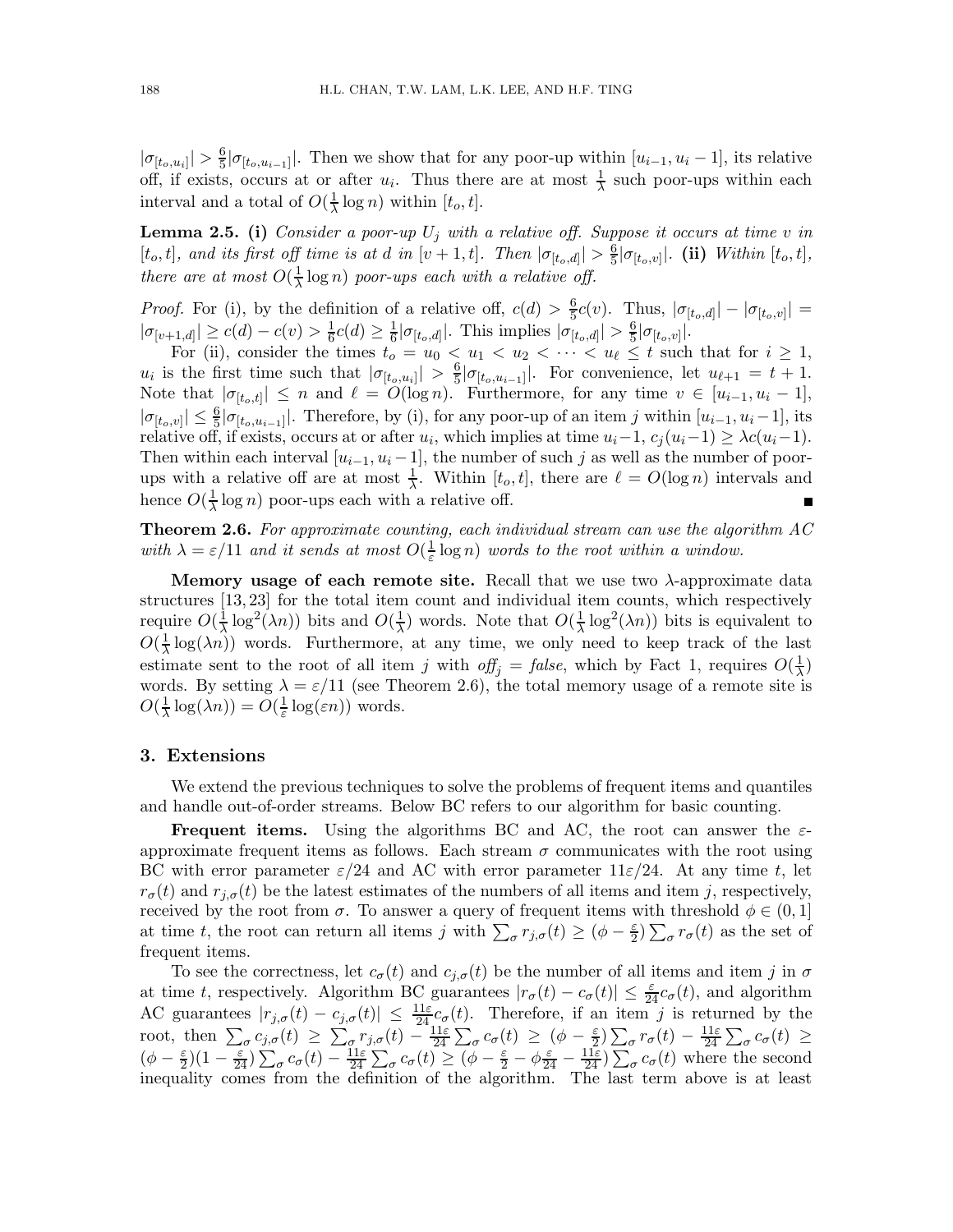$(\phi - \varepsilon) \sum_{\sigma} c_{\sigma}(t)$ , so j is a frequent item. If an item j is not returned by the root, then  $(\varphi - \varepsilon) \sum_{\sigma} c_{\sigma}(t)$ , so *f* is a nequent nem. If an nem *f* is not returned by the root,  $\sum_{\sigma} c_{j,\sigma}(t) < (\phi - \frac{\varepsilon}{2}) \sum_{\sigma} r_{\sigma}(t)$  and we can show similarly that  $\sum_{\sigma} c_{j,\sigma}(t) < \phi \sum_{\sigma} c_{\sigma}(t)$ .

**Quantiles.** We give an algorithm for  $\varepsilon$ -approximate quantiles queries. Let  $\lambda = \varepsilon/20$ . For each stream, we keep track of the  $\lambda$ -approximate  $\phi$ -quantiles for  $\phi = 5\lambda, 10\lambda, 15\lambda, \dots, 1$ . We update the root for all these  $\phi$ -quantiles when one of the following two events occurs: (i) for any k, the value of the  $(5k\lambda)$ -quantile is larger than the value of the  $(5(k+1)\lambda)$ quantile last reported to the root, or (ii) for any k, the value of the  $(5k\lambda)$ -quantile is smaller than the value of the  $(5(k-1)\lambda)$ -quantile last reported to the root. The stream also communicates with the root using BC with error parameter  $\lambda$ . In the root's perspective, at any query time t, let  $\phi \in (0,1]$  be the query given and let  $r_{\sigma}(t)$  be the last estimate sent by  $\sigma$  for the number of all items. The root sorts the quantiles last reported by all streams and for each stream  $\sigma$ , gives a weight of  $5\lambda r_{\sigma}(t)$  to each quantile of  $\sigma$ . Then the root returns the smallest item  $j$  in the sorted sequence such that the sum of weights for all items no greater than j is at least  $\lceil \phi \sum_{\sigma} r_{\sigma}(t) \rceil$ . Careful counting can show that j is an  $\varepsilon$ -approximate  $\phi$ -quantile. To bound the communication cost, let n be the number of items of  $\sigma$  arriving or expiring during the window  $[t - W + 1, t]$ . We observe that when an event occurs, many items have either arrived or expired after the previous event. Using similar analysis as before, we can show that within a window, there are at most  $O(\frac{1}{\varepsilon} \log n)$  such events and thus each stream sends  $O(\frac{1}{\epsilon^2})$  $\frac{1}{\varepsilon^2}$  log n) words. By Jensen's inequality again, our algorithm's total communication cost per window is  $O(\frac{k}{\epsilon^2})$  $\frac{k}{\varepsilon^2} \log \frac{N}{k}$ ) where N is the number of items of the k streams that arrive or expire within the window. Note that the lower bound of  $O(\frac{1}{\varepsilon} \log(\varepsilon n))$  words for approximate frequent items carries to approximate quantiles, as we can answer approximate frequent items using approximate quantiles as follows. The root poses  $\varepsilon$ -approximate  $\phi$ -quantile queries for  $\phi = \varepsilon, 2\varepsilon, \ldots, 1$ . Given the threshold  $\phi'$ for frequent items, the root returns all items that repeatedly occur as  $\frac{\phi'}{\varepsilon} - 2$  (or more) consecutive quantiles, and these items are  $(4\varepsilon)$ -approximate frequent items.

Out-of-order streams. All our algorithms can be extended to out-of-order stream with a communication cost increased by a factor of  $\frac{W}{W-\tau}$ , as follows. Each stream uses the data structures for out-of-order streams (e.g., [7, 10]) to maintain the local estimates. Then each stream uses our communication algorithms for in-order streams. It is obvious the root can answer the corresponding queries. For the communication cost, consider any time interval  $P = [t-(W-\tau)+1, t]$  of size  $W-\tau$ . Items arriving in P must have time-stamps in  $[t-W+1,t]$ . Using the same arguments as before, we can show the same communication cost of each algorithm, but only for a window of size  $W - \tau$  instead of W. Equivalently, in any window of size W, the communication cost is increased by a factor of  $O(\frac{W}{W-\tau})$ .

#### References

- [1] C. Aggarwal. *Data streams: models and algorithms*. Springer, 2006.
- [2] N. Alon, Y. Matias, and M. Szegedy. The space complexity of approximating the frequency moments. *Journal of Computer and System Sciences*, 58(1):137–147, 1999.
- [3] A. Arasu and G. Manku. Approximate counts and quantiles over sliding windows. In *Proc. PODS*, pages 286–296, 2004.
- [4] L. Babai, A. Gal, P. Kimmel, and S. Lokam. Communication compleixty of simultaneous messages. *SIAM Journal on Computing*, 33(1):137–166, 2004.
- [5] B. Babcock, M. Datar, and R. Motwani. Sampling from a moving window over streaming data. In *Proc. SODA*, pages 633–634, 2002.